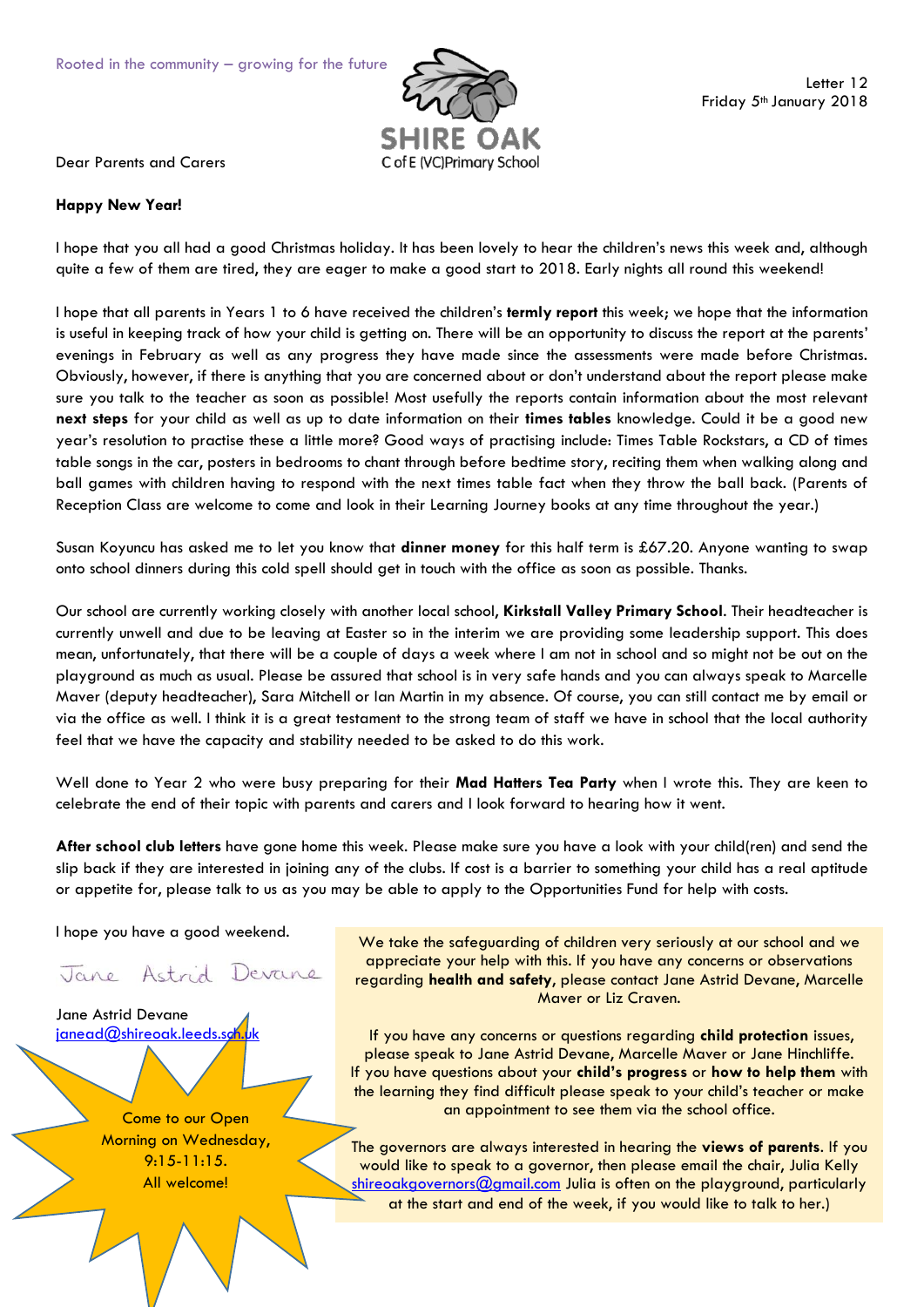## **DIARY DATES**

| Friday 5 <sup>th</sup> January                                                                               | New to you/secondhand uniform sale after school                                     |  |  |  |  |
|--------------------------------------------------------------------------------------------------------------|-------------------------------------------------------------------------------------|--|--|--|--|
| Monday 8 <sup>th</sup> January                                                                               | Switched On Shire Oak Fortnight (growth mindsets, etc.)                             |  |  |  |  |
| Wednesday 10 <sup>th</sup> January                                                                           | Open Morning                                                                        |  |  |  |  |
| Thursday 11 <sup>th</sup> January                                                                            | Year 6 class assembly                                                               |  |  |  |  |
| Friday 12 <sup>th</sup> January                                                                              | Stay and Play in Reception, Year 1 and Year 2 at the start of the day.              |  |  |  |  |
| Friday 12 <sup>th</sup> January                                                                              | Fractions Friday (fun maths day)                                                    |  |  |  |  |
| Friday 19th January                                                                                          | Geography Fun Facts Day                                                             |  |  |  |  |
| Friday 26 <sup>th</sup> January                                                                              | Year 2 class assembly - all welcome! 9am in the hall.                               |  |  |  |  |
| Monday 29th January                                                                                          | Bun Sale run by Year 4 (Y4 please bring in cakes, children can bring up to 50p)     |  |  |  |  |
| Monday 29 <sup>th</sup> January                                                                              | Y3 trip to Farnley Hall, near Otley (tree identification)                           |  |  |  |  |
| Thursday 1st February                                                                                        | Stay and Play in Reception, Year 1 and Year 2 at the start of the day.              |  |  |  |  |
| Sunday 4 <sup>th</sup> February                                                                              | Shire Oak Sunday - joining St Michael's Church at their All Age Service, 10am.      |  |  |  |  |
| Mon 5 <sup>th</sup> to Fri 9 <sup>th</sup> February                                                          | Reading Week will include a dress up day.                                           |  |  |  |  |
| Friday 9 <sup>th</sup> February                                                                              | Reception Class assembly, 9am in the hall. All welcome!                             |  |  |  |  |
| Saturday 10 <sup>th</sup> February to Sunday 18 <sup>th</sup> February. School closed for half term holiday. |                                                                                     |  |  |  |  |
| Monday 19 <sup>th</sup> February                                                                             | 'Get into STEM' (science, technology, engineering & maths) visitor for Y1/2         |  |  |  |  |
| Wednesday 21st February                                                                                      | Movie Night                                                                         |  |  |  |  |
| Thursday 22 <sup>nd</sup> February                                                                           | TRAINING DAY school closed to children                                              |  |  |  |  |
| Wed 28th Feb & Thur 1st March                                                                                | Parents Evenings (&Y5/6 children)                                                   |  |  |  |  |
| Thursday 1st March                                                                                           | Bun Sale run by Year 3 (Y3 please bring in cakes, children can bring up to 50p)     |  |  |  |  |
| Friday 2 <sup>nd</sup> March                                                                                 | Holi assembly, 9am in the hall. All welcome!                                        |  |  |  |  |
| Wednesday 7 <sup>th</sup> March                                                                              | Stay and Play in Reception, Year 1 and Year 2 at the start of the day.              |  |  |  |  |
| Wed 7 <sup>th</sup> - Friday 9 <sup>th</sup> March                                                           | Lineham Farm residential for children in Year 4                                     |  |  |  |  |
| $\ast$<br>Thursday 15 <sup>th</sup> March                                                                    | Year 1 and 2 trip to Abbey House Museum for Houses & Homes topic                    |  |  |  |  |
| Friday 16th March                                                                                            | Year 5 class assembly, 9am in the hall. All welcome!                                |  |  |  |  |
| Monday 26 <sup>th</sup> March                                                                                | Bun Sale run by Year 2 (Y2 please bring in cakes, children can bring up to 50p)     |  |  |  |  |
| Wednesday 28 <sup>th</sup> March                                                                             | Y3/4 Easter production dress rehearsal in front of the other children               |  |  |  |  |
| Thursday 29th March                                                                                          | Easter production. All welcome!                                                     |  |  |  |  |
| Friday 30 <sup>th</sup> March - Sunday 16 <sup>th</sup> April. School closed for Easter holiday.             |                                                                                     |  |  |  |  |
| Wednesday 18 <sup>th</sup> April                                                                             | Y1-Y6 reports to parents given out this week.                                       |  |  |  |  |
| Thursday 19th April                                                                                          | Stay and Play in Reception, Year 1 and Year 2 at the start of the day.              |  |  |  |  |
| Friday 20 <sup>th</sup> April                                                                                | New to you/secondhand uniform sale after school                                     |  |  |  |  |
| Thursday 26 <sup>th</sup> April                                                                              | Bun Sale run by Year 1 (Y1 please bring in cakes, children can bring up to 50p)     |  |  |  |  |
| Friday 27 <sup>th</sup> April                                                                                | Year 4 class assembly, 9am in the hall. All welcome!                                |  |  |  |  |
| Tuesday 1st May                                                                                              | Year 2 class assembly, 9am in the hall. All welcome!                                |  |  |  |  |
| Monday 7 <sup>th</sup> May school closed for the bank holiday.                                               |                                                                                     |  |  |  |  |
| Mon 14 <sup>th</sup> - Fri 18 <sup>th</sup> May                                                              | KS2 SATs week for Year 6.                                                           |  |  |  |  |
| Saturday 19th May                                                                                            | Spruce Up Shire Oak Groundforce work day                                            |  |  |  |  |
| Monday 21st May                                                                                              | Bun Sale run by Reception. (YR please bring in cakes, children can bring up to 50p) |  |  |  |  |
| Tuesday 22nd May                                                                                             | Year 1 class assembly, 9am in the hall. All welcome!                                |  |  |  |  |
| Friday 25th May                                                                                              | Non - uniform day for items for summer fair at Headingley Youth Music Fesitival     |  |  |  |  |
| Saturday 26 <sup>th</sup> – Sunday 3 <sup>rd</sup> June school closed for May half term holiday              |                                                                                     |  |  |  |  |
| Saturday 9th June                                                                                            | Headingley Youth Music Festival (including our summer fair) 12-4pm                  |  |  |  |  |
| Mon 11 <sup>th</sup> - Fri 15 <sup>th</sup> June                                                             | Geography Mapping Week                                                              |  |  |  |  |
| Tuesday 12 <sup>th</sup> June                                                                                | <b>New Reception Parents meeting</b>                                                |  |  |  |  |
| Wednesday 13 <sup>th</sup> June                                                                              | Reception class assembly, 9am in the hall. All welcome!                             |  |  |  |  |
| Tuesday 19th June                                                                                            | Movie Night                                                                         |  |  |  |  |
| Wednesday 20 <sup>th</sup> June                                                                              | TRAINING DAY school closed to children                                              |  |  |  |  |
| Friday 22nd June                                                                                             | Stay and Play in Reception, Year 1 and Year 2 at the start of the day.              |  |  |  |  |
| Thursday 28 <sup>th</sup> June                                                                               | Year 3 class assembly, 9am in the hall. All welcome!                                |  |  |  |  |
| Wednesday 4th July                                                                                           | <b>Transition day</b>                                                               |  |  |  |  |
| Monday 9 <sup>th</sup> July                                                                                  | Give out reports to parents this week.                                              |  |  |  |  |